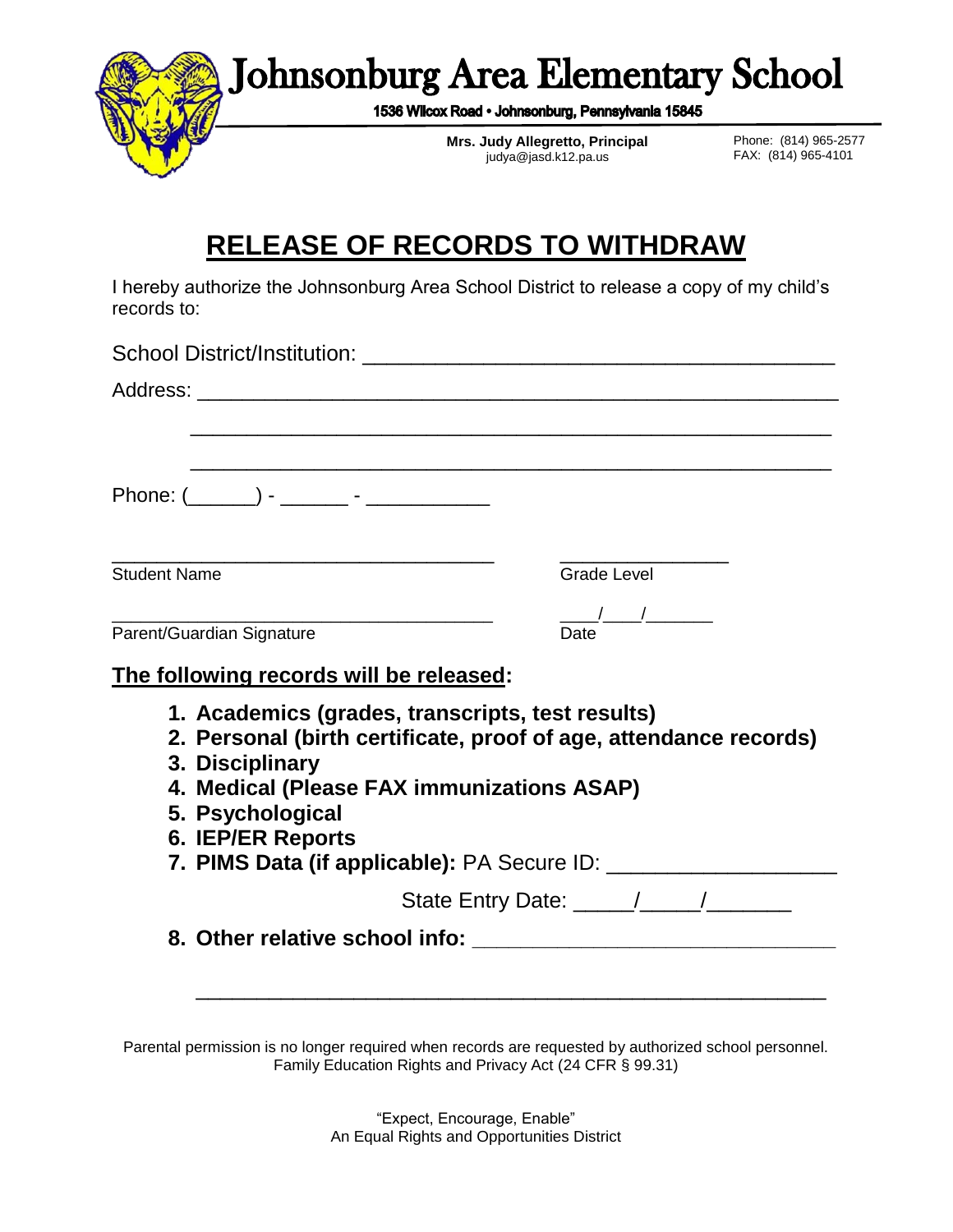

## **Johnsonburg Area Elementary School**

1536 Wilcox Road · Johnsonburg, Pennsylvania 15845

**Mrs. Judy Allegretto, Principal** judya@jasd.k12.pa.us

Phone: (814) 965-2577 FAX: (814) 965-4101

## **PERMISSION TO WITHDRAW**

Parent/Guardian *(please print)*

I, \_\_\_\_\_\_\_\_\_\_\_\_\_\_\_\_\_\_\_\_\_\_\_\_\_\_\_\_\_\_\_\_\_\_\_\_\_\_\_\_\_\_, Parent/Guardian of

Student *(please print)*

\_\_\_\_\_\_\_\_\_\_\_\_\_\_\_\_\_\_\_\_\_\_\_\_\_\_\_\_\_\_\_\_\_\_\_\_\_\_\_\_\_\_\_\_, a minor, give permission

for my son/daughter to be withdrawn from the Johnsonburg Area Elementary

School on \_\_\_\_\_\_/\_\_\_\_\_\_/\_\_\_\_\_\_\_\_\_\_\_.

Parent/Guardian Date Date

\_\_\_\_\_\_\_\_\_\_\_\_\_\_\_\_\_\_\_\_\_\_\_\_\_\_\_\_ \_\_\_\_\_\_/\_\_\_\_\_\_/\_\_\_\_\_\_

\_\_\_\_\_\_\_\_\_\_\_\_\_\_\_\_\_\_\_\_\_\_\_\_\_\_\_\_ \_\_\_\_\_\_/\_\_\_\_\_\_/\_\_\_\_\_\_ Guidance Counselor **Date** Date

Principal Date Date

\_\_\_\_\_\_\_\_\_\_\_\_\_\_\_\_\_\_\_\_\_\_\_\_\_\_\_\_ \_\_\_\_\_\_/\_\_\_\_\_\_/\_\_\_\_\_\_